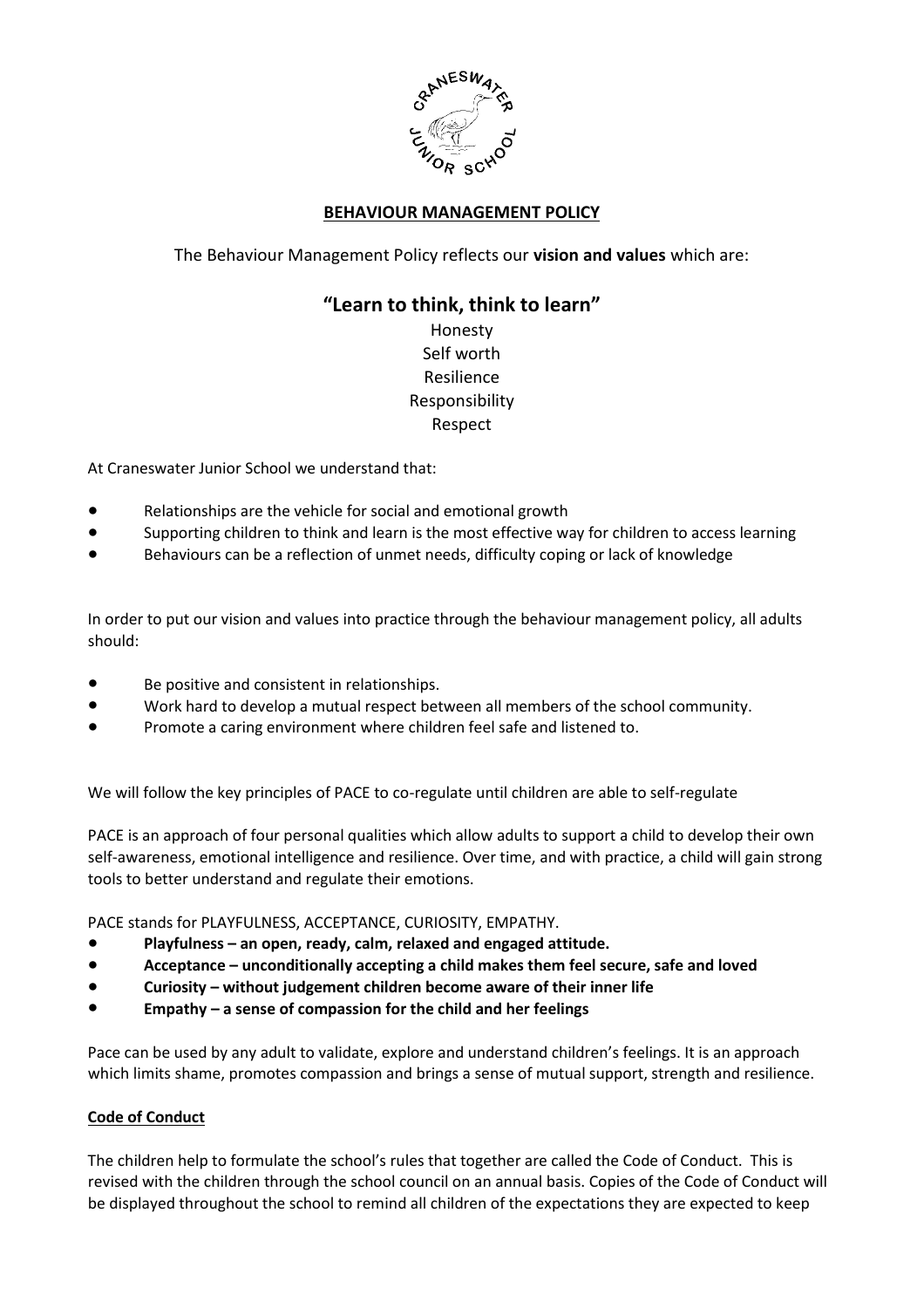throughout the school day. Each class will develop their own code which will reflect the positive behaviours required with the class setting and reinforce the school code of conduct. These will be appropriate to the age and needs of children in each year group and be positively phrased.

All teaching and non-teaching staff are committed to being good role models. All adults in the school will reflect our vision and values and:

- Talk to children calmly and respectfully (we do not shout unless there is an imminent risk).
- Consistently reinforce the Code of Conduct with all children around the school.
- Listen to children's views.
- Be approachable.
- Let parents know about any concerns regarding the children's work or behaviour.

We hope that all parents will support the school's Code of Conduct and discuss any problems or concerns with the class teacher and further inform the school of any circumstances that are likely to affect their child's happiness or behaviour at school.

## **Promoting Positive Behaviour**

A major element of this policy is to recognise, praise, reinforce and reward good learning behaviour and effort both on an individual, group and a whole class basis.

## **Recognition**

There are two main recognition systems

#### **A. Learning Points**

Learning points can be earned for good work and a positive attitude towards learning. The award system runs over the academic year; it starts afresh each September.

The points are collected and recorded on the class "Dojo" system. The class teacher is responsible for letting the office know when a child has achieved the number of points for a certificate. Children earn certificates for these points on a graduated colour scheme:

| 75 points  | = Bronze Certificate  |
|------------|-----------------------|
| 200 points | = Silver Certificate  |
| 400 points | = Gold Certificate    |
| 600 points | = Diamond Certificate |

The achievement of earning a certificate will be recognised through its presentation at a Friday assembly. Parents in year 3 and 4 will be invited by letter to come to the assembly when their child is presented with a certificate. Parents in year 5 and 6 will be invited by letter to come to the assembly when their child is presented with a Silver, Gold or Diamond certificate. Their Bronze certificate will be presented in an upper school assembly without parents attending.

● Class teachers will also have a whole class reward system using the Class Dojo system for recording. Points will be awarded when the class has worked well together; therefore, encouraging collaboration. A class target will be set which will be used to indicate when the class has earned a whole class reward. The class can choose approximately 1 hour of an agreed "special event". This time can be used for any work the class particularly enjoys. This could be PE, Art, Technology etc.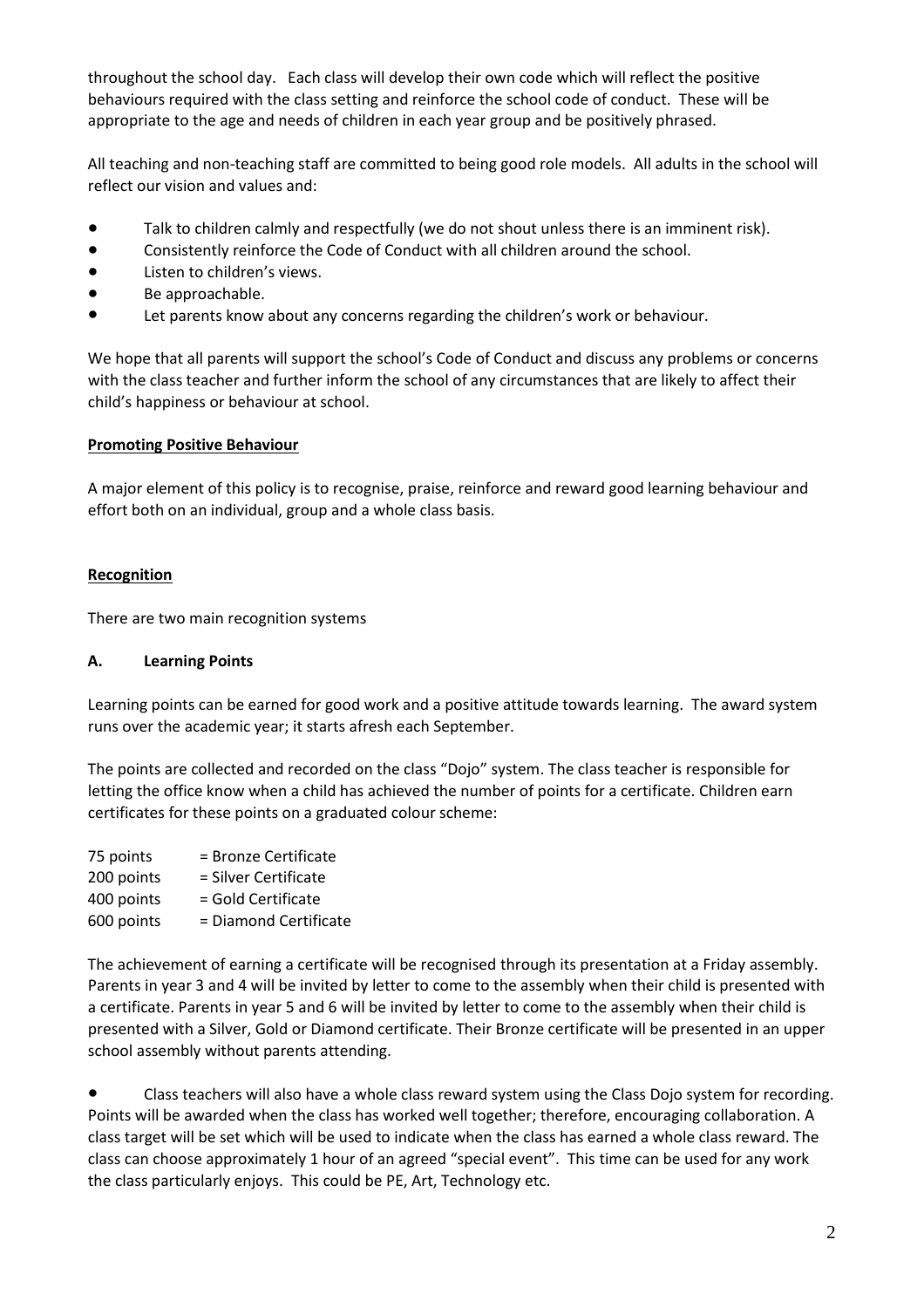## B. **House Points**

House points can be rewarded for a number of reasons but are largely for children showing that they are reflecting the school values of Honesty, Respect, Resilience, Self-worth and Responsibility*.* These are counted up on a weekly basis and go towards the updating of the house board in weekly assemblies. They will also be awarded for house sports competitions, representing the school in a positive way, good manners, helpfulness, performances etc.

## **Additional recognition**

Postcards may be posted to directly to children. These may be for any reason.

Some class teachers may give a group reward e.g. table point system, a 'trophy' awarded to the best table, etc. However, these should not replace Learning Points to ensure a unified reward policy.

## **Learning Behaviour Ladder**

We wish to focus on recognise good learning behaviour and our main visual record of this is on our class learning ladders. Every child starts the day "ready to learn" which is our expectation of **all** children and is shown by the green values card. If a child shows exceptional effort or consistency of learning behaviour, they may be moved up a level. The levels also earn learning points each day: 1 for the first step, 2 for the second and 4 for the top step. A child regularly achieving the top level should receive a postcard at some point. The images on the learning ladders link to the Dojo characters.

From time to time children will need support to refocus on learning or regulate. There is not a one size fits all approach therefore adults will need to use a range of strategies based on the context of the situation and knowledge of the child including:

- Recognising children who are on task, being explicit about the required behaviour
- Discreet eye contact, proximity or gestures
- Limiting the language when giving instructions and allowing thinking time
- Discreet conversations which may uncover the reasons behind a child's behaviour
- Use of aspects from training such as PACE, collaborative problem solving and restorative practice

On occasion, a child may require further de-escalation. The focus should be on co-regulation using the above strategies. However, it is likely that more time will be needed to be given to this. It may also be necessary to ask for support from colleagues including SLT. Adults who have a strong relationship with a particular child may be best placed to support.

Significant incidents will be reported to the senior leadership team and usually parents will be contacted. If the pupil is on an individual behaviour plan or reward system, this will take precedence. *(see below)*

A few children will continue to display challenging behaviour. These children will be on an individual behaviour plan negotiated with parents, class teachers and outside agencies, or reward system, negotiated between child and class or head teacher with parents informed. These individual plans can operate outside/alongside the main policy. We will support behaviour issues through various interventions and support eg ELSA, social skills groups, lunch clubs etc

It is imagined that such actions would result in moves towards a satisfactory outcome for child, teacher and parent. However, if such behaviour is repeated, exclusion will be considered. In extreme circumstances where safety of the individual or others cannot be guaranteed, exclusion may be the first course of action. Parents will always be informed immediately of any exclusion and informed of their right of appeal.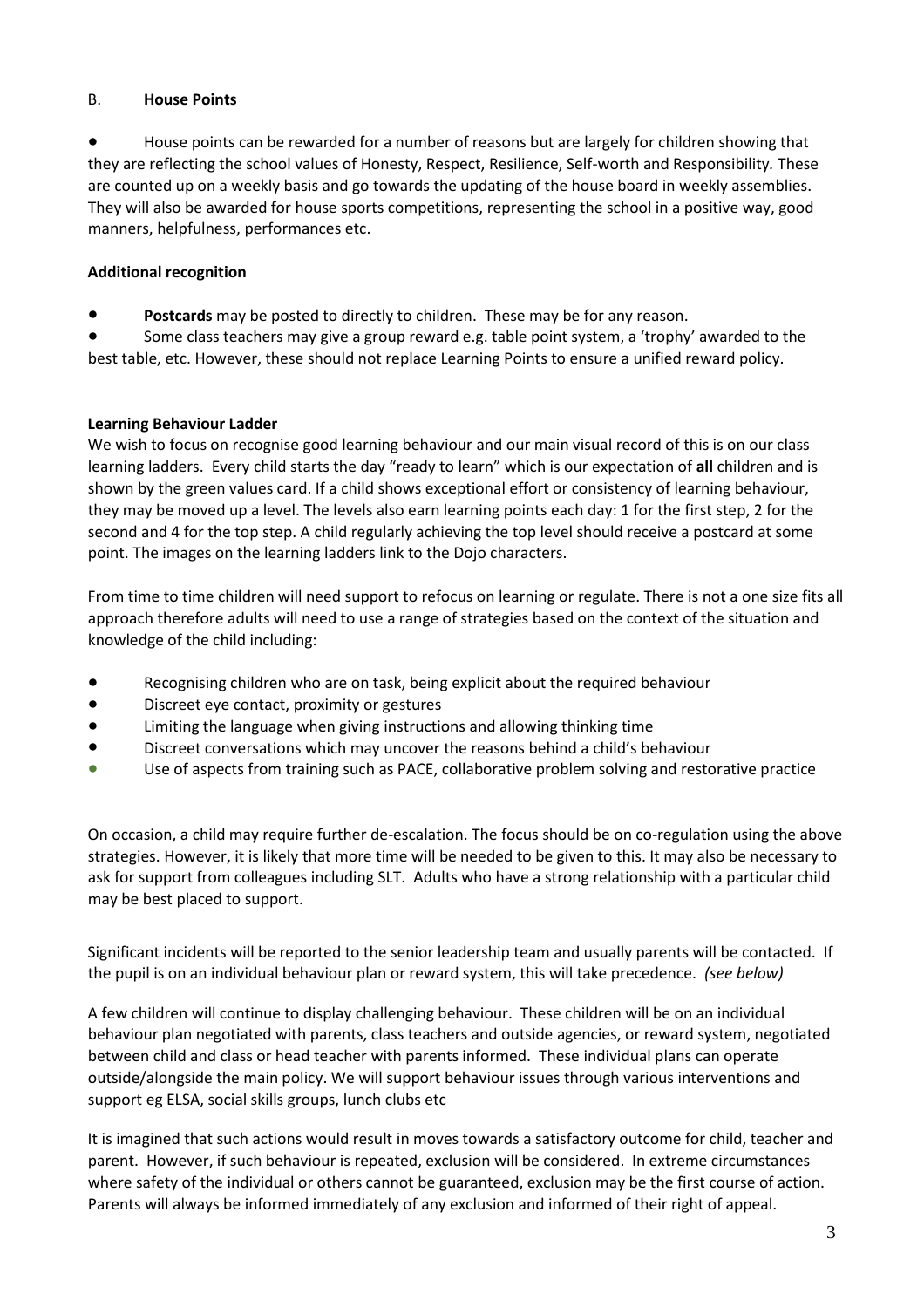Bullying  $-$  see anti-bullying policy.

Racist, homophobic remarks or behaviour. *(Follow school guidelines and always complete a racial incident form)*

## Communication to Parents

Parents should be kept updated when there is a more significant incident or a pattern of behaviour. The aim of this discussion will be to:

● Gather views and opinions unpicking any factors which may be impacting on the child's well-being such as changes in circumstances, routines etc

Suggest ways in which home and school can work together to ensure the child's behaviour is appropriate and builds the child's self-esteem. e.g. regular visit to school by parent. This may also be a starting conversation for further internal and external support.

We will always endeavour to build a positive relationship with parents as the aim is always to work together to improve outcomes for the child.

Any significant conversation with a parent should be held over the phone or within the school building.

For significant or persistent incident should be recorded in the "concerns" folder in the Headteacher's office or in the class folder. This is to create a reference for discussions between Class Teacher, Headteacher and Parents and identifying further support.

## **Lunch-times and Playtimes**

We would expect all staff to follow the principles and strategies within this policy. As such, we recognise the importance of providing training to all staff which will take place regularly

## **Use of reasonable force – DFE July 2013**

At all times staff will continue to encourage good behaviour through praise and recognition. No member of the staff will in any way physically chastise a child. However, there may be rare occasions where reasonable force may be used to prevent a child from "hurting themselves or others, from damaging property, or from causing disorder."

In July 2013 the DFE published "use of reasonable force" which is a set of guidelines and advice for schools. As part of this we are instructed to set out the circumstances when this may occur and we will follow the guidelines set out in this document. All members of school staff have a legal power to use reasonable force. Circumstances when reasonable force may be used (but not an exhaustive list) could be to:

- remove disruptive children from the classroom where they have refused to follow an instruction to do so;
- prevent a pupil behaving in a way that disrupts a school event or a school trip or visit;
- prevent a pupil leaving the classroom where allowing the pupil to leave would risk their safety or lead to behaviour that disrupts the behaviour of others;

• prevent a pupil from attacking a member of staff or another pupil, or to stop a fight in the playground; and

• restrain a pupil at risk of harming themselves through physical outbursts.

This Behaviour Management Policy is built on the supportive partnership between parents and staff, in order to support the children's personal and social development.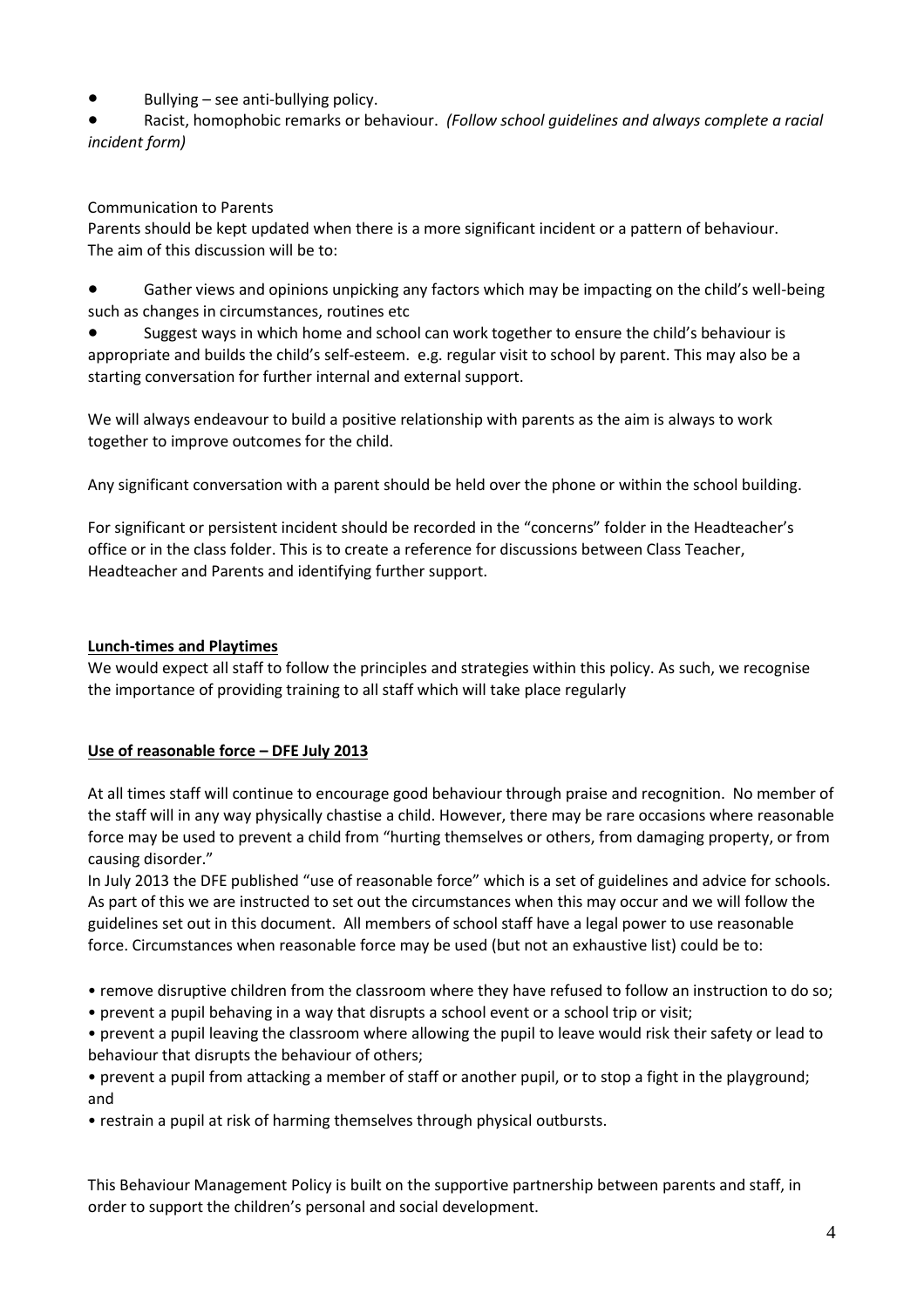## *Dave Jones* September 2020

Taken to the Governors' Curriculum Committee for approval on 7 th October 2020 Policy to be reviewed in Autumn 2021

## Governing Board Roles and responsibilities

The Curriculum Committee is responsible for reviewing and approving the written statement of behaviour principles (appendix 1).

Curriculum committee will also review this behaviour policy in conjunction with the headteacher and monitor the policy's effectiveness, holding the headteacher to account for its implementation.

Governors will evaluate through Governor visits/observations; pupil interviews, SEF and Headteacher reports on teaching and learning

#### **Success Criteria**

- 1. Children interviewed know the Code of Conduct rules and can discuss their meaning.
- 2. Children sampled can discuss their class code.

#### **Appendix 1: written statement of behaviour principles**

Every pupil understands they have the right to feel safe, valued and respected, and learn free from the disruption of others

- All pupils, staff and visitors are free from any form of discrimination
- Staff and volunteers set an excellent example to pupils at all times
- Rewards, sanctions and reasonable force are used consistently by staff, in line with the behaviour policy
- The behaviour policy is understood by pupils and staff
- Pupils are helped to take responsibility for their actions

This written statement of behaviour principles is reviewed and approved by the Curriculum Committee biannually alongside the behaviour management policy